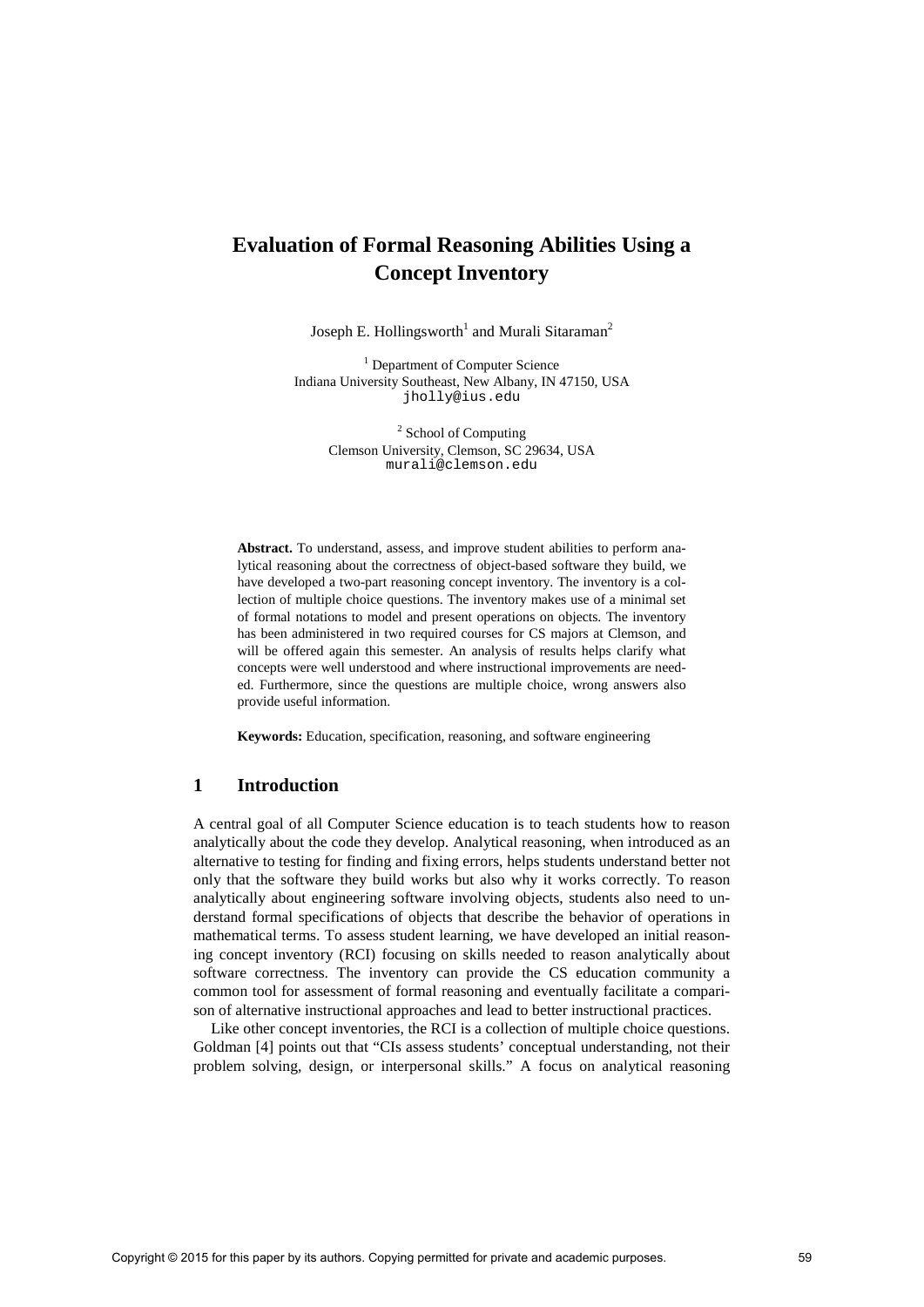distinguishes the RCI from [10], where the emphasis is on language-independent concepts typically taught in first year software development courses. The RCI shares some goals with [5], where a time-intensive interview process using a "think aloud" approach has been used to identify common misconceptions with propositional logic and student ability to translate English to Boolean expressions. The RCI includes questions to assess student abilities on higher levels of Bloom's taxonomy [12] (e.g., at the application/analysis level), because it is at these higher levels that a software developer must succeed in order to reason about software correctness. Therefore, we have taken a performance-based learning outcome approach to develop the RCI, a starting point that we hope will evolve into an accepted standard.

### **2 An Overview of the Reasoning Concept Inventory**

The inventory of reasoning principles underlying the RCI is a result of several years of education research and assessment on teaching formal reasoning at Clemson and other institutions. The process used to develop it along with its technical basis can be found in [2, 3] where the reasoning principles are organized into 5 topic areas: Boolean Logic, Discrete Structures, Precise Specifications, Modular Reasoning, and Correctness Proofs. Whereas the first two areas provide the basics for reasoning, the last three topic areas focus on software engineering aspects of understanding contract specifications, code correctness reasoning using those specifications, and proofs, and they are the focus of our prior research and analysis in [3] on which the RCI is based.

The RCI pre/post tests have two parts, each consisting of 10 multiple choice questions. The number of questions has been kept to a minimum because one goal is for instructors to be able to administer each part within 15-20 minutes and for students to be focused. Part 1 is aimed at software development foundations (typically covered in a second or third course in CS) and is more elementary than the other. It contains 3 questions focusing on precise specification understanding, 5 questions concerning the role of specification contracts in modular software development and reasoning, and 2 questions emphasizing basic proofs. The more advanced second part is aimed at a subsequent software engineering course and it has 4 questions targeted at specification and modular reasoning aspects with the other 6 devoted to elements of establishing correctness proofs (e.g., loops and invariants).

It has been a challenge to minimize the knowledge base needed to answer the questions in the RCI while at the same time introducing questions that involve objectbased specifications and reasoning. For questions involving objects we almost exclusively use queues because it is an everyday concept familiar to most students. Our formal descriptions of queues, where they are explicitly needed in the questioning, use mathematical strings (similar to sequences except that no positions are involved) and notations for string concatenation and length that are straightforward to understand. One other notation is used to distinguish input  $(\#x)$  and output  $(x)$  values of parameters to operations. These notions come from RESOLVE [8,9] the formal specification language used in our classrooms.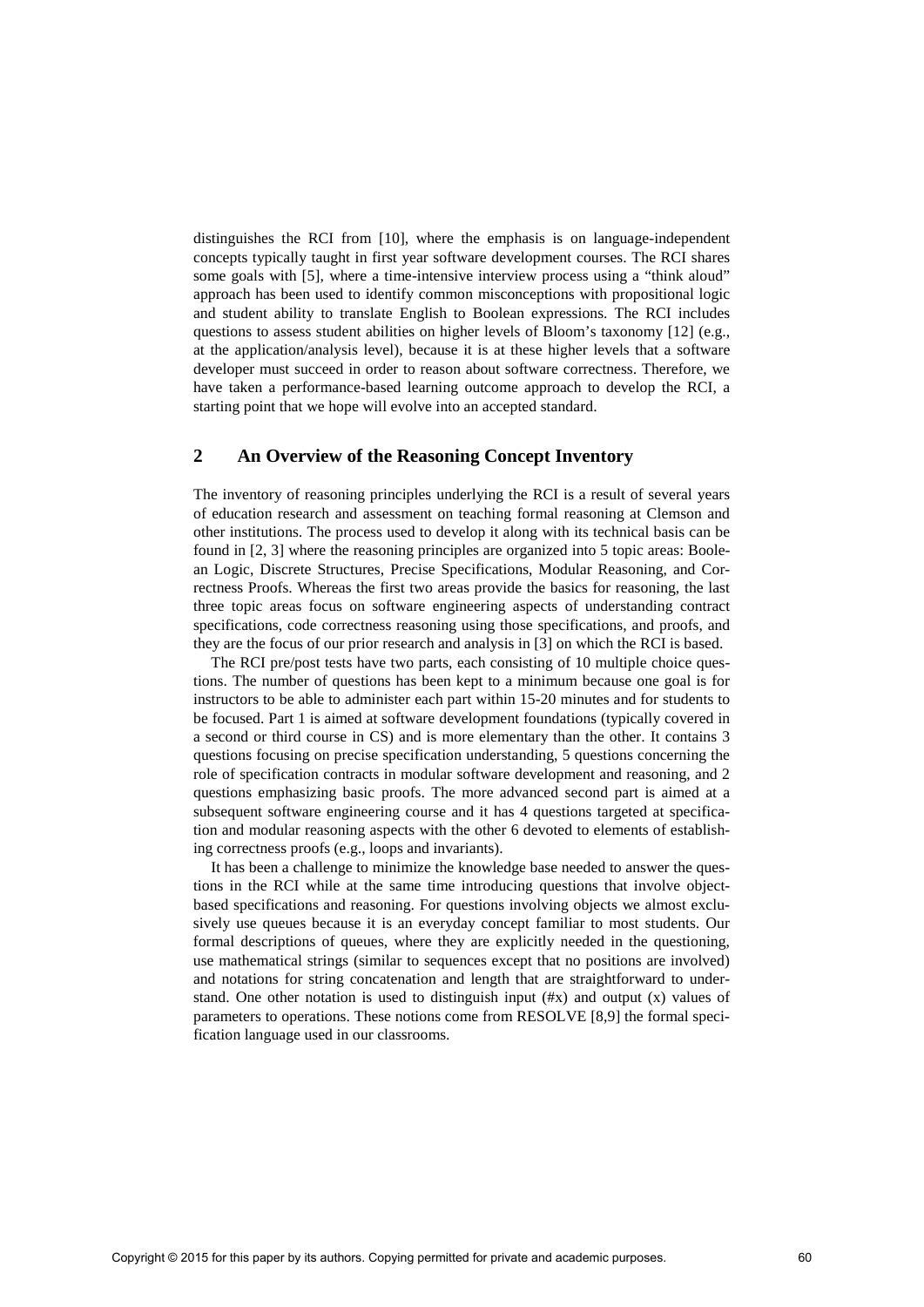While the inventory has to use a particular syntax for the notations that are involved, it is easy to see that the specification notations can be changed to suit the target audience as long as the same reasoning concepts are tested. In other words, standardizing understanding of analytical reasoning principles does not require standardizing the use of any particular notation. Any well-known formal specification language such as VDM or Z (or others summarized in [7]) can be used for the inventory.

At Clemson, analytical reasoning principles are taught in two required courses: a second-year course on software development foundations (CP SC 2150) and a subsequent course on software engineering (CP SC 3720) which has CP SC 2150 as its prerequisite. RCI Part 1 was administered before and after the first course and RCI Part 2 was administered before and after the second course.

## **3 Elementary Reasoning Concept Inventory**

Specific performance-based learning outcomes are summarized in [2] and they guide the questions for the inventory. Due to space limitations, only some questions are shown here. What CS educators should note about questions, such as #9 below (and others not shown) is that the essence of the question is what is important, not so much the specific data types or mathematical notions. Instead of queues, for example, arrays or lists, possibly mathematically conceptualized with functions or sequences, respectively, could be used. Same comments apply to the control construct questions in the next section.

Two questions in the inventory (shown below) concern the idea of modular reasoning with the specific learning outcome being students "understand the design-bycontract principle" [11]. In design-by-contract, the implementer of an operation can assume that the precondition holds when the operation is called which leads to a more efficient implementation. Additionally, the implementer must be able to confirm that the implementation does indeed guarantee the results specified by the post condition. So the answer expected for question #5 below is "I and IV" (answer choice b). A related question (#6 below) applies to the calling client. In design-by-contract, the client is responsible for guaranteeing that the precondition holds prior to calling an operation with a precondition and then reaps the benefit of being able to assume the postcondition holds after the call. The correct answer is II and III (answer choice c).

- 5. In verifying the correctness of code that *implements* an operation with a requires clause *pre* and an ensures clause *post*, the verifier:
	- I. may assume that pre is true in the initial (or the first) state of the code
	- II. must prove that pre is true in the initial (or the first) state of the code

III. may assume that post is true in the final (or the last) state of the code

- IV. must prove that post is true in the final (or the last) state of the code
	- a. I and III
	- b. I and IV
	- c. II and III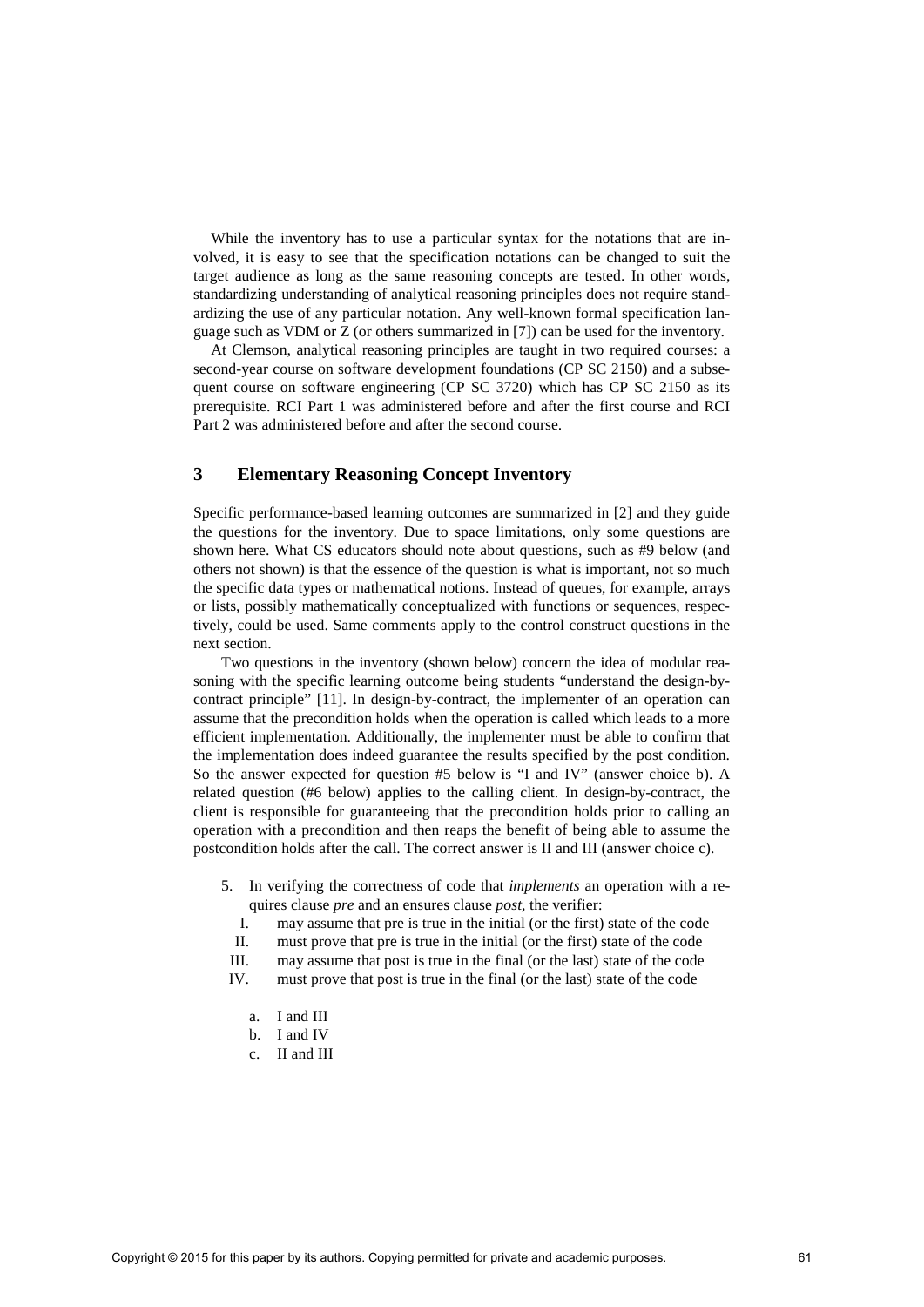- d. II and IV
- e. None of the above
- 6. In verifying the correctness of an implementation that *calls* an operation with a requires clause *pre* and an ensures clause *post*, the verifier:
	- I. may assume that pre is true in the state before the call
	- II. must prove that pre is true in the state before the call
- III. may assume that post is true in the state after the call
- IV. must prove that post is true in the state after the call
	- a. I and III
	- b. I and IV
	- c. II and III
	- d. II and IV
	- e. None of the above

Question #9 (below) assesses understanding of object-based reasoning that utilizes mathematical strings to model queue variables Q0, Q1, and Q2. String theory as well as other concepts are integrated into our curriculum and provide the context for many of the questions in the inventory. The correct answer for #9 is e.

- 9. Suppose that in verifying a piece of code the following assertion needs to be proved (goal):  $Q2 = \text{empty string}$ . The assumptions available to prove this goal are the following, where Q0 and Q1 are values of type Queue and E0 and E1 are values of an Entry E in some other states.
	- I.  $|Q0| = 2$

II. 
$$
Q0 = \langle E1 \rangle 0 Q1
$$

- III.  $Q1 = \langle E2 \rangle$  o Q2
	- a. Goal is not provable from the assumptions
	- b. I only
	- c. I and II only
	- d. II and III only
	- e. I, II, and III

Part 1 of the RCI pre/post test was administered in CP SC 2150 (Software Development Foundations) course at Clemson and it contains the three questions above along with seven others. Detailed contents of this second-year required course (fourth course in our sequence for CS majors) that introduces Java and covers software engineering ideas and programming language concepts may be found in [6]. Only two to three weeks of the course are devoted to basic elements of formal specification and analytical reasoning.

Figure 1 shows the results of administering Part 1 of the RCI in one section of CP SC 2150 at Clemson during the first semester of 2014. (Though the test was given in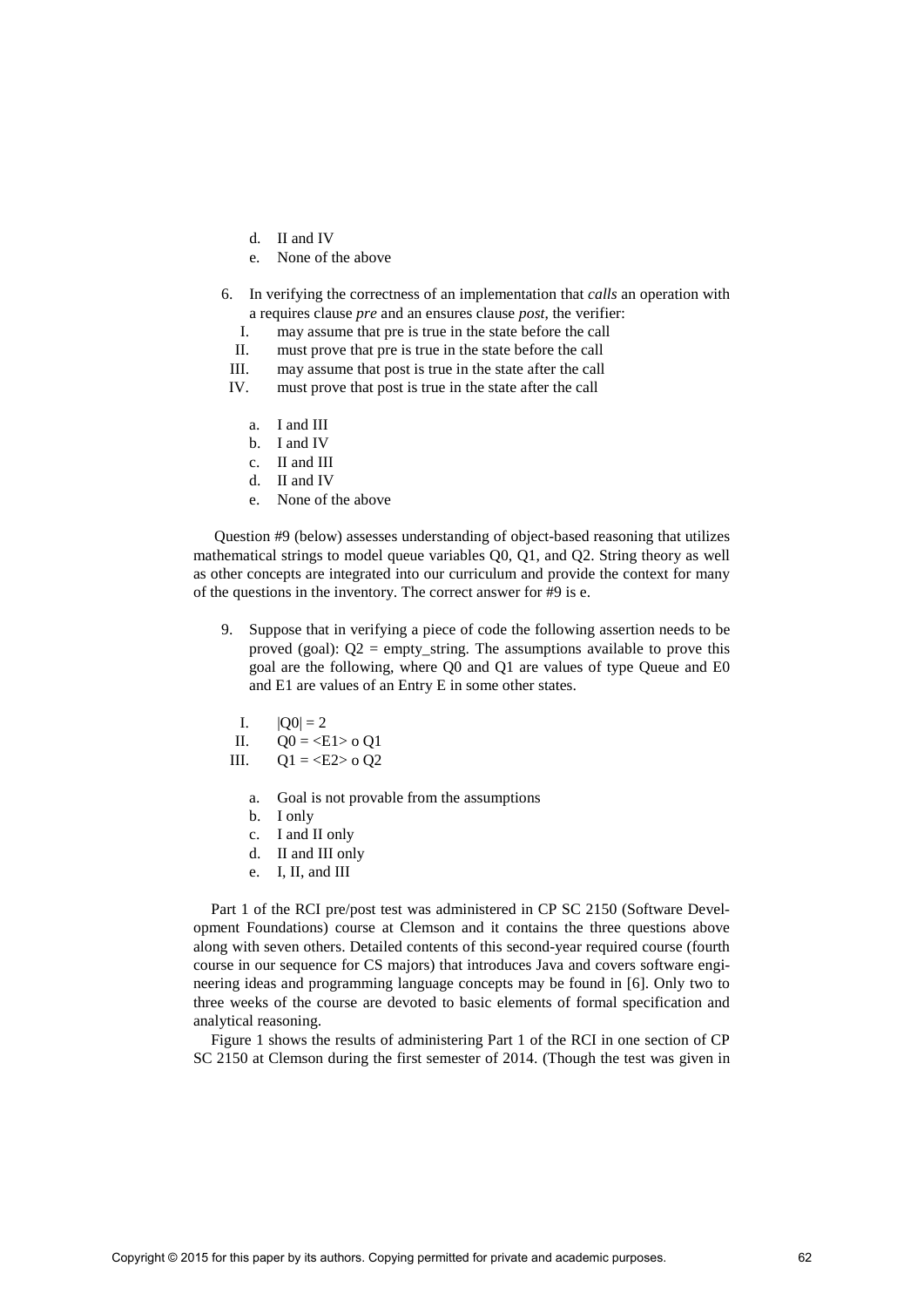both sections of the course, only a few self-selected students completed the post test for the second section; while the student performance—in terms of percentages—was indeed better than the results for the section reported here, self-selection possibly biased those results. Therefore, we do not report them here.)

In the chart, each of the 10 questions is represented by two bars, the left hand bar represents percentage of students that answered the question correctly at the outset of the semester (pre-test), and the right hand column for the end of the semester (posttest). The improvements range from 21% for question #2 to 77% for question #1, with most others in the 50-70 range. While such improvements may be anticipated, they cannot be taken for granted just because the materials are presented. What is perhaps more interesting from a pedagogical perspective is the percentage of students who answered design-by-contract question #5 correctly (70%) versus #6 (50%). This is the kind of insight a reasoning concept inventory can provide educators.



**Fig. 1.** CP SC 2150 Results

One important aspect of concept inventory tests is that the distractors (the inferior or incorrect choices in a multiple choice question) need to be based on common misconceptions held by students for a particular topic. We have been able to gather some of these distractors through observation in the classroom. Prior to developing the twopart RCI, we have frequently administered collaborative in-class activities where students work in pairs to solve problems at the analysis/application level. Some of these in-class activities are based on the reasoning topics covered by RCI Part 1 & Part 2. During the activity the instructor moves about the class helping students to overcome difficulties with the application of a reasoning principle. At this time the instructor sees firsthand the various misconceptions students have about the reasoning topics. We have developed many of the distractors found in the inventory test from these first hand observations.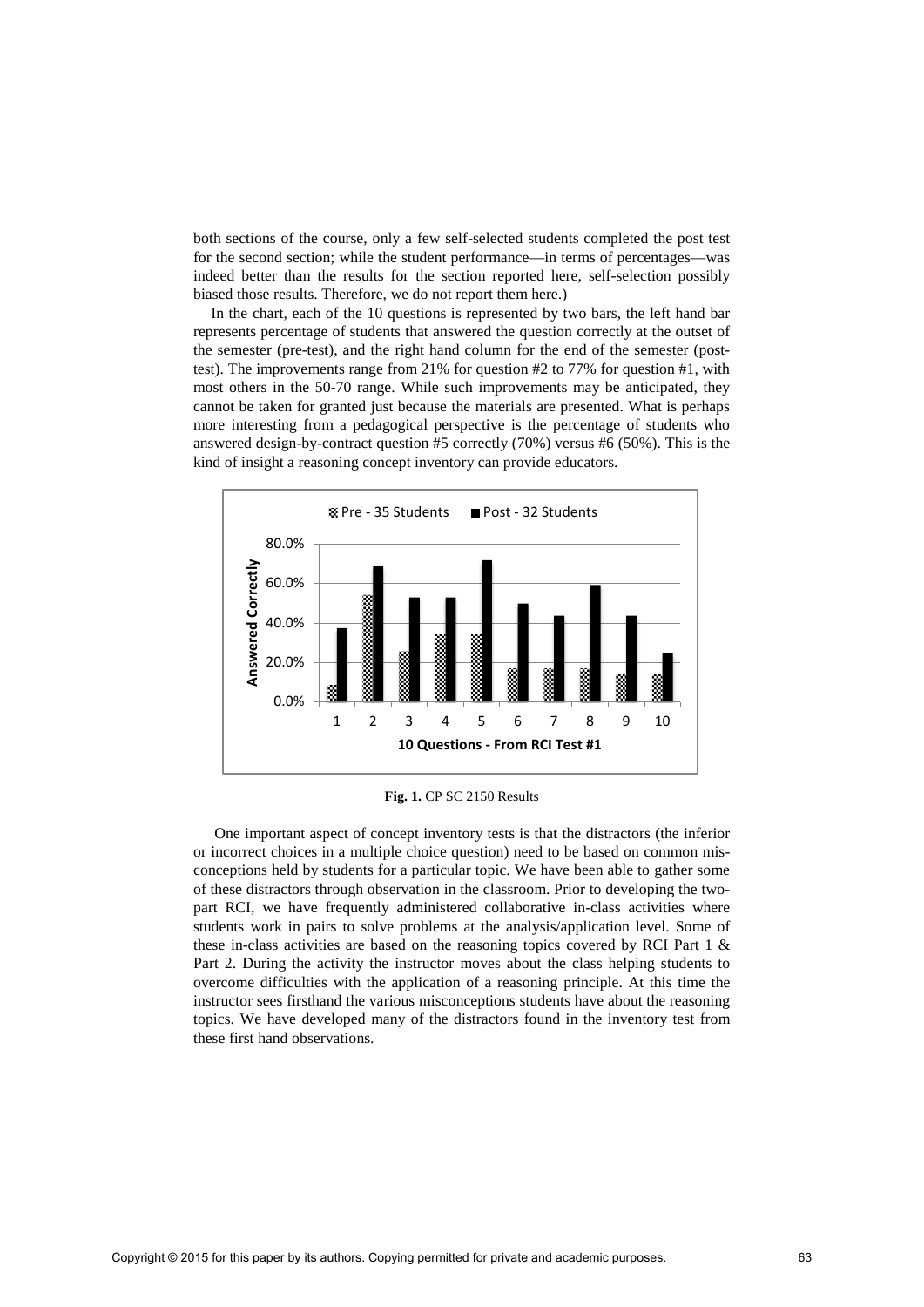#### **4 Advanced Reasoning Concept Inventory**

The questions in Part 2 of the RCI are at a higher level of Bloom's taxonomy and often involve application of the reasoning principles to analyze given instances. Some of these involve imperative-style code using objects, others involve assertions and proofs, and yet others a combination. We present a few illustrative questions.

2. Consider the following code, where I and J are integers and ":=" denotes assignment.

```
Max := I + J:
If I > J then
    Max := Max - J;end; 
If J > I then
    Max := Max - Iend;
```
- a. The code is correct and finds the maximum of I and J.
- b. The code has an error that can be fixed by changing the first if-then statement.
- c. The code has an error that can be fixed by changing the second if-then statement.
- d. The code has multiple errors.
- e. None of the above
- 6. Consider the following piece of code. Assume that Queue Q2 is empty initially.

**While** (**not** Is\_Empty(Q1)) **do**

 Dequeue(E, Q1); Enqueue(E, Q2); Dequeue(E, Q1); Enqueue(E, Q2); **end**;

- a. The code moves the contents of Q1 to Q2 in the same order.
- b. The code moves the contents of Q1 to Q2 in the reverse order.
- c. The code is wrong if Q1 is empty.
- d. The code is erroneous.
- e. None of the above.
- 7. Consider the following piece of code. Assume that the initial value of Queue Q1 is #Q1 and that Q2 is empty initially. Which of the given invariants is maintained by this loop, where o denotes concatenation? **While** (**not** Is\_Empty(Q1)) **do**
	- Dequeue(E, Q1); Enqueue(E, Q2);

**end**;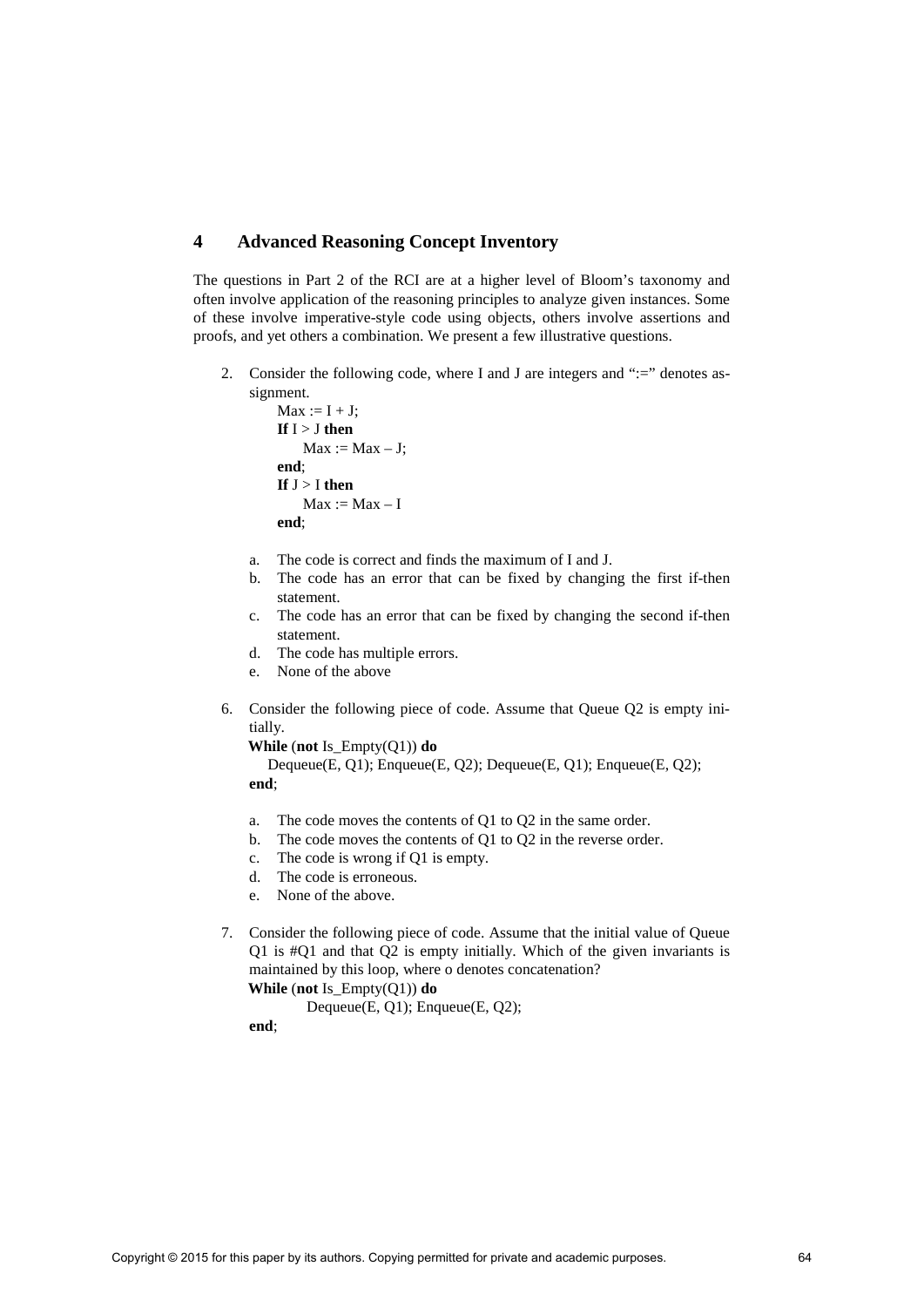a.  $Q1 = Q2$ . b.  $Q1 = #Q1$ . c. Q2 is empty. d. Q1 o Q2 = #Q1; e.  $Q2 o Q1 = #Q1$ .

The correct answer choices for the three questions are (d), (d), and (e), respectively. Figure 2 shows the combined results of administering Part 2 of the RCI pre/post tests in two sections of a software engineering course in the second semester of 2014.



**Fig. 2.** CP SC 3720 Combined Results of Two Sections

Whereas one section of the course covered the reasoning materials minimally (over 3 weeks) and involved only a simple reasoning assignment, the other section covered the topics over a 5-week period [1]. The results were indeed better for the section with the extended coverage. An analysis of the post-test is revealing. For example, question #2 involves noticing the potential computational Integer overflow/underflow problem in the first line as well as noticing that the code fails when I equals J; more students noticed an error in post-test, though they failed to notice multiple errors. Also, nearly the same high percentage (over 70%) of students answered questions concerning invariants correctly, involving integers (not shown) or queues (#7).

### **5 Summary**

This paper presents an inventory of questions to assess the conceptual understanding of analytical reasoning principles. The questions have been guided by performancebased learning outcomes developed through extensive educational research and assessment over multiple years. Employing the inventory in two courses has made it possible to pinpoint what works and where improvements are needed. The inventory